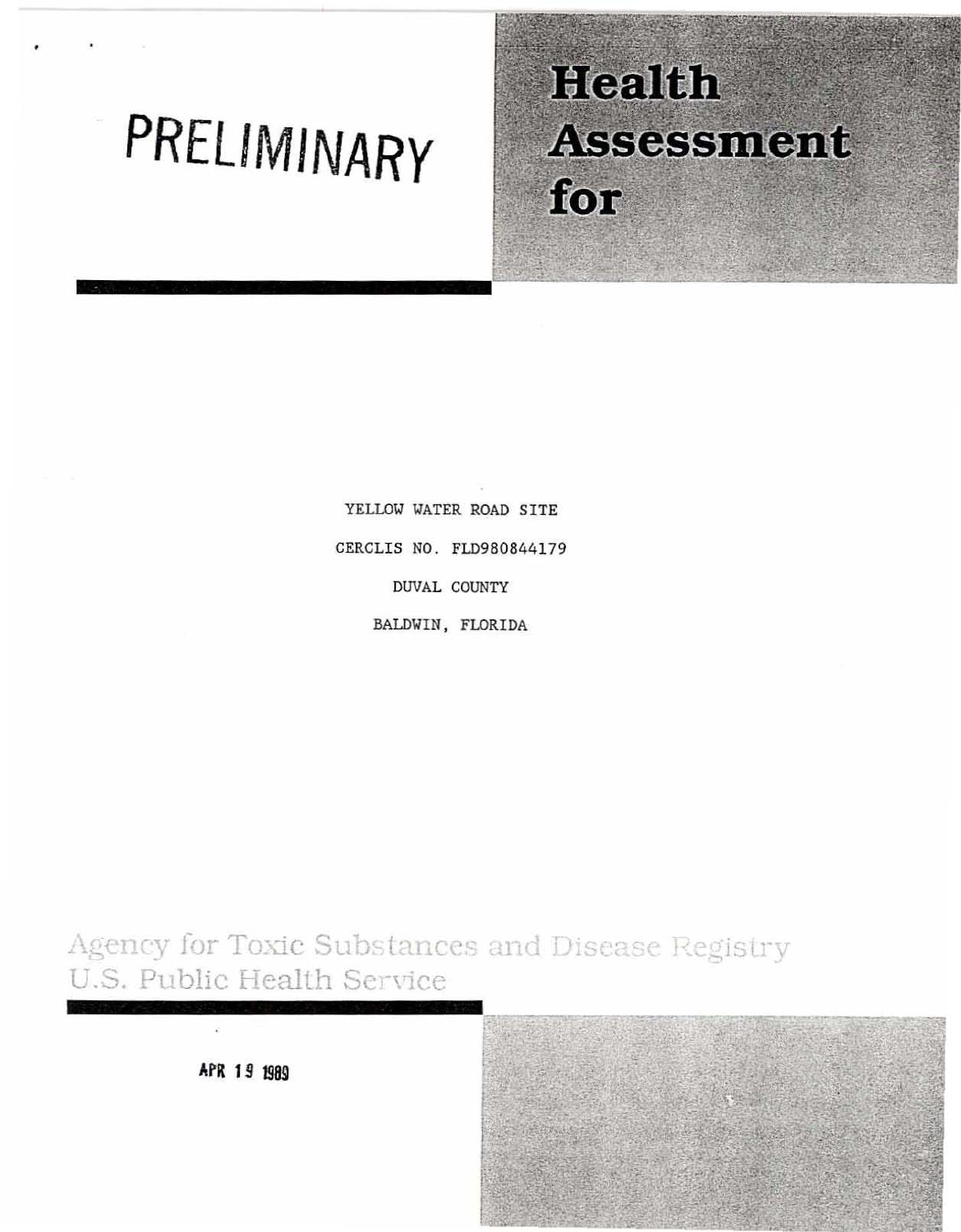# PRELIMINARY HEALTH ASSESSMENT

YELLOW WATER ROAD SITE

# DUVAL COUNTY

# BALDWIN, FLORIDA

#### SEPTEMBER 13, 1988 .

# Prepared by:

# state Health Office

#### Florida Department of Health and Rehabilitative Services (HRS)

#### Prepared for:

#### Agency for Toxic Substances and Disease Registry (ATSDR)

#### Background

Prior to commercial development, the site was part of a dairy farm. In the late 19405, the site was purchased and commercial development began in November 1981 with the formation of American Environmental Energy Corporation (AEEC). The AEEC was formed on the premise that insulation fluids contaminated with polychlorinated biphenyl (PCBs) could be removed from transformers and the transformers salvaged. AEEC planned, through a joint venture with American Electric Corporation (AEC), to dispose of the PCB-contaminated fluids via an on-site incinerator. During a period of approximately two years, AEEC collected and stored a variety of transformers, drums and other PCB contaminated materials on site. Incineration of PCB-contaminated fluids did not occur as neither AEEC nor AEC were issued a permit for on-site incineration. In June 1986, the site was added to the National Priorities List (NPL) .

The following documents were reviewed by Florida HRS:

- 1. Health consultation: Yellow Water Road NPL Site, Baldwin, Florida - November 1987.
- 2. Region IV Regional Response Team (RRT) Activation by January, 1985.
- 3. Remedial Investigation/Feasibility Study (RI/FS) Work Plan by Conestoga-Rovers & Associate - October, 1987.
- 4. Draft RI/FS Work Plan and Project operations Plan, Volumes 1 and 2 by Conestoga-Rovers & Associates - March, 1988.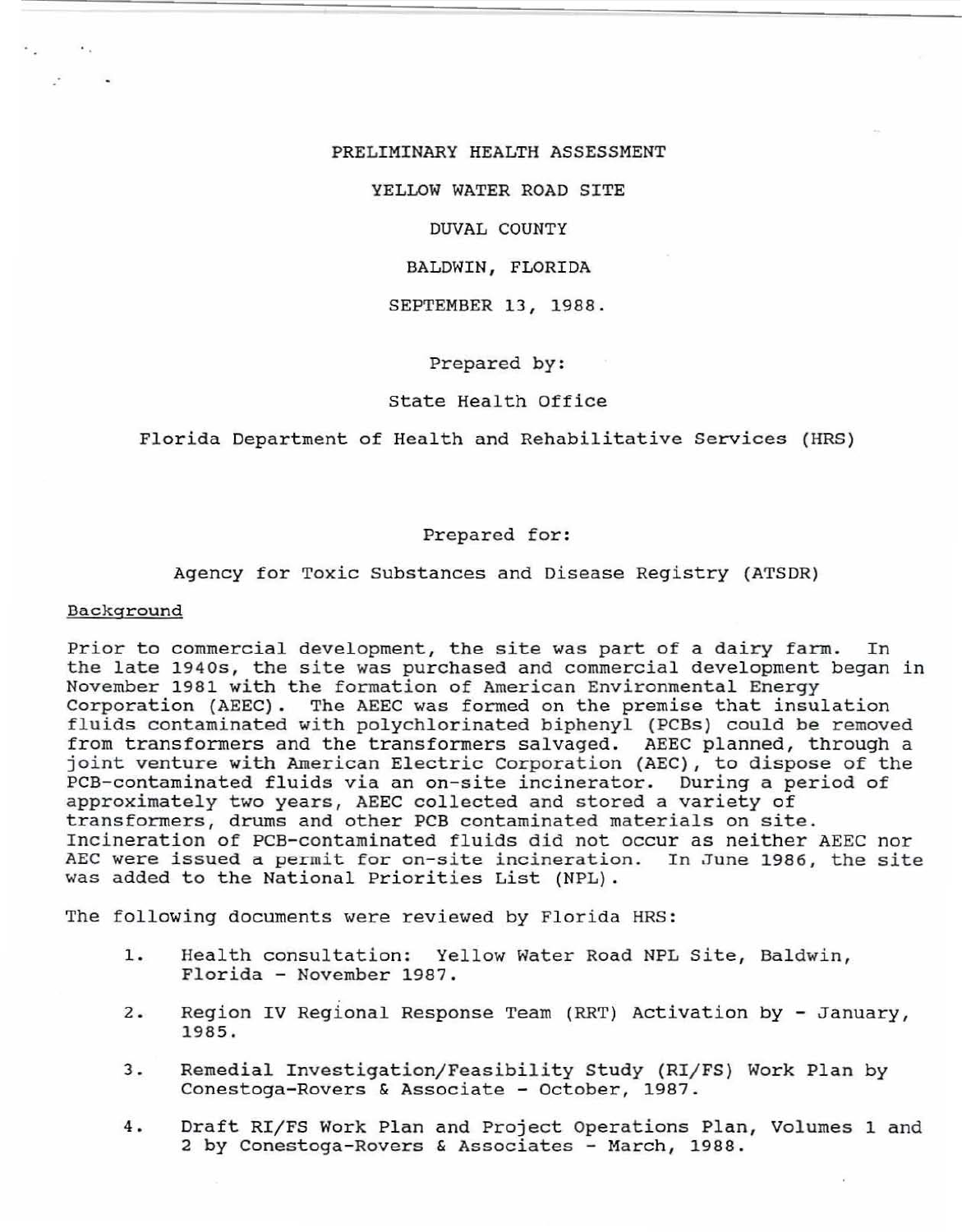- 5. Waste Characterization, Sampling and Analysis by Conestoga-Rovers & Associates - March, 1988.
- 6. Preliminary Hydrogeologic Assessment Yellow Water Road Site, Duval County, Florida - 1985
- 7. ATSDR Site Summary April 1988

 $\cdot$  .

# Environmental contamination and Physical Hazards

According to the information provided, there is no physical hazard of concern at Yellow Water Road site. The plant is surrounded by an eight foot fence and a locked entry gate. All transformers have been removed and contaminated soils dug up, placed on concrete pads and covered with a tarp.

contaminants of concern and their maximum concentrations at the site consist of the following:

- Warehouse well (ground water): Aroclor 1260 (930 ug/L), Iron  $(2,700 \text{ ug/L})$ , and Lead  $(120 \text{ ug/L})$ .
- Stockpiled soil (surface soil): Hexachlorobenzene (0.75 mg/kg), Aroclor 1248 (540 mg/kg), and Aroclor 1260 (4300 mg/kg).

Contaminants of concern and their maximum concentration off-site consist of the following:

- Adjacent residential and mobile home wells (ground water): Iron (at 1,100 ug/L and 1,900 ug/L respectively).
- Private wells at 1181 and 1455 Yellow Water Road (ground water) : PCBs (at 90 ng/L and 130 ng/L, respectively).

# Potential Environmental and Human Exposure Pathways

The environmental pathway of concern is off-site migration of contaminated groundwater. The potential human exposure pathways of concern are ingestion of contaminated ground water and direct dermal contact with contaminated soil and ground water. The population of concern includes residents of adjacent homes and a trailer park located 0.3 mile due east of the site and those who reside in the previous owner 's home located on site and others who may be residing on site in trailer(s).